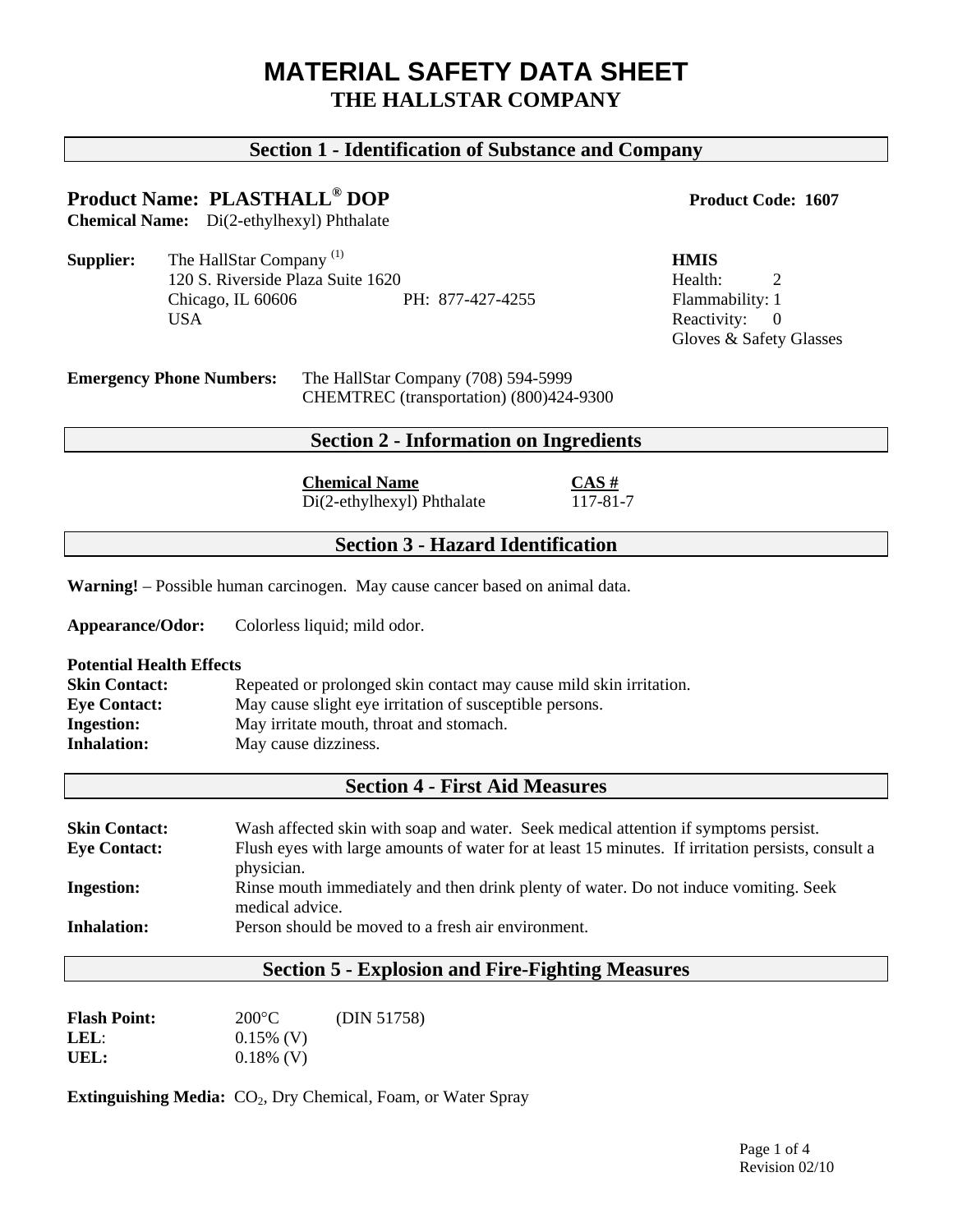## **Special Fire-Fighting Procedures:** A MSHA/NIOSH approved self-contained breathing apparatus should be worn. Use water spray to cool fire-exposed containers. **Unusual Fire and Explosion Hazards:** None

#### **Section 6 - Accidental Release/Spill Procedures**

**Steps to be Taken in Case Material is Released or Spilled:** Dike and contain the spill with inert material (i.e., sand, earth, sawdust) and transfer liquid and solid diking material to separate containers for recovery or disposal. Wash floor area with hot water solution. Remove contaminated clothing and wash before reuse. Wash affected skin areas with soap and water. Keep spills out of all sewers and bodies of water.

## **Section 7 - Handling and Storage**

Any use of this product in an elevated process should be evaluated to establish and maintain safe operating procedures.

Keep from contact with oxidizing materials. Containers should be kept tightly closed and stored in a dry, wellventilated place.

## **Section 8 - Personal Protection**

**OSHA Permissible Exposure Limit (PEL):** 5 mg/m<sup>3</sup> (Di(2-ethylhexyl) Phthalate) **ACGIH Time Weighted Average (TWA) :** 5 mg/m3 (Di(2-ethylhexyl) Phthalate)

| <b>Hand Protection:</b>        | Neoprene or Viton Gloves                                                                                                                                                     |  |
|--------------------------------|------------------------------------------------------------------------------------------------------------------------------------------------------------------------------|--|
| <b>Respiratory Protection:</b> | Use a NIOSH approved respirator when exposure to mists or vapors is anticipated.                                                                                             |  |
| <b>Eye Protection:</b>         | Safety glasses                                                                                                                                                               |  |
| <b>Engineering Measures:</b>   | For normal operation, local exhaust ventilation should suffice. Direct exhaust may be<br>necessary when material becomes heated and vapors are given off or PEL is exceeded. |  |
| Other:                         | Eyewash facility in vicinity.                                                                                                                                                |  |
|                                |                                                                                                                                                                              |  |

#### **Section 9 - Physical and Chemical Properties**

**Boiling Point:** 230°C (7 mbar) **Specific Gravity:** 0.985 **Flash Point (DIN 51758):** 200°C **Freezing Point:** -50°C **Vapor Pressure (50°C):** 0.00001 mbar **Solubility in Water (20°C):** 0.003mg/L **Viscosity (20<sup>°</sup>C):** 77-82 mPa.s Appearance/Odor: Colorless liquid; mild odor

### **Section 10 - Stability and Reactivity**

**Conditions to Avoid:** Reacts with strong oxidizers.

**Stability:** This product is stable under normal conditions. **Hazardous Polymerization:** Will not occur under normal circumstances.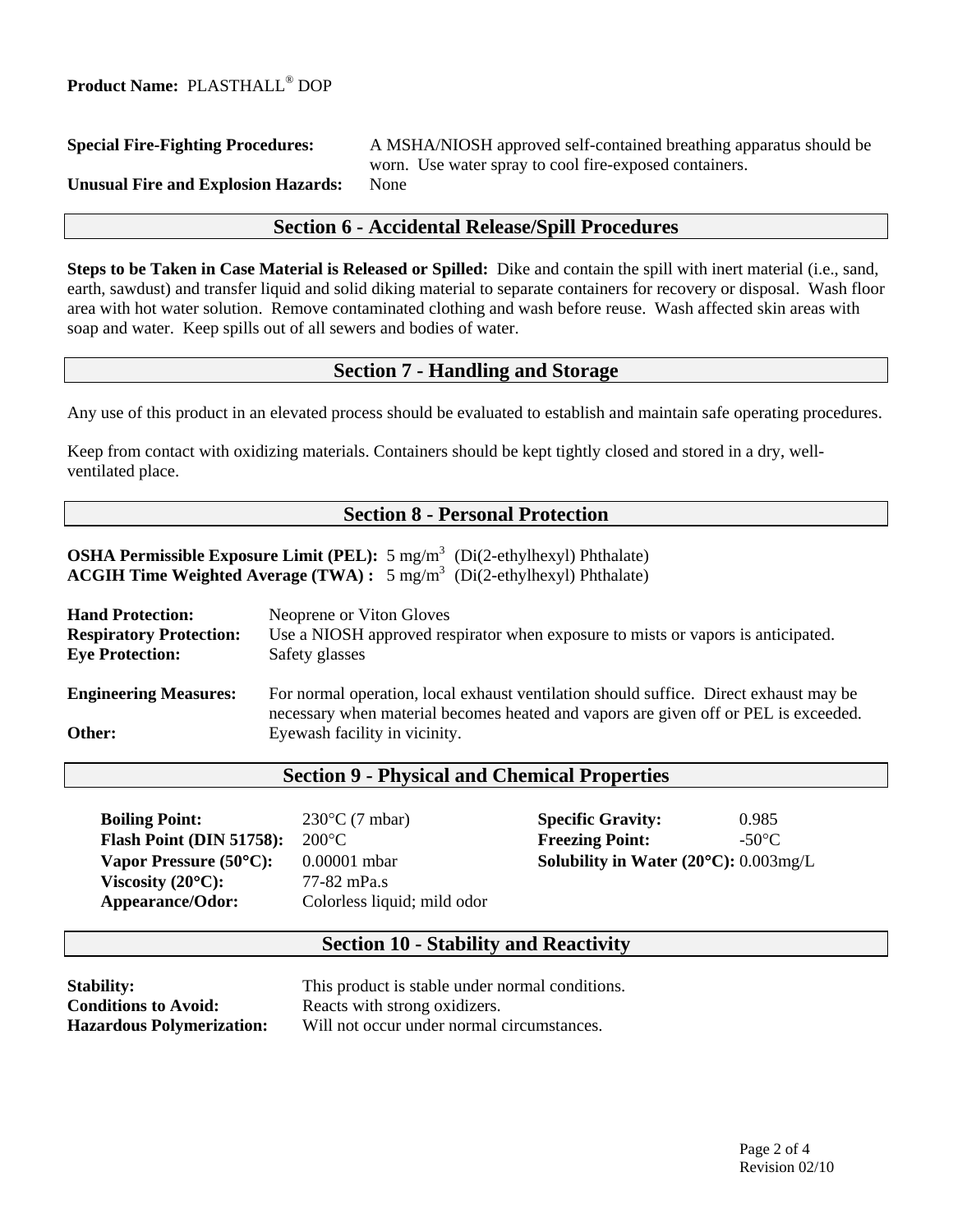#### **Product Name:** PLASTHALL® DOP

### **Section 11 - Toxicological Information**

**General:** Di(2-ethylhexyl) phthalate [bis(2-ethylhexyl) phthalate; DEHP] is reasonably anticipated to be a human carcinogen based on sufficient evidence of carcinogenicity in experimental animals (NTP 217, 1982; IARC V.29, 1982; IARC S.7, 1987). When administered in the diet, di(2-ethylhexyl) phthalate increased the incidence of hepatocellular carcinomas in female rats, liver neoplastic nodules or hepatocellular carcinomas in male rats, and hepatocellular carcinomas in mice of both sexes. There are no adequate data available to evaluate the carcinogenicity of di(2-ethylhexyl) phthalate in humans (IARC V.29, 1982; IARC S.7, 1987).

#### **Acute Toxicity:**

| Oral LD-50: $(rat)$ :     | $30,000$ mg/kg |  |
|---------------------------|----------------|--|
| Skin Irritation (rabbit): | slight         |  |
| Eye Irritation (rabbit):  | slight         |  |

#### **Section 12 - Ecological Information**

### **Biodegradation:** Readily biodegradable

#### **Acute Aquatic Effects Data:**

96h LC-50 (fathead minnow):  $>0.67$  mg/l NOEC: 0.67 mg/l (limit of solubility in fresh water) 96h LC-50 (rainbow trout):  $>0.32 \text{ mg/l}$  NOEC: 0.32 mg/l (limit of solubility in fresh water)

#### **Section 13 - Disposal Considerations**

**Waste Disposal Methods:** Do not discharge into waterways or sewers. Material should be disposed of in accordance to current local, state, and federal regulations. Contacting a waste disposal service is recommended.

#### **Section 14 - Transport Information**

| <b>DOT Name:</b>            | Environmentally hazardous substances, liquid, n.o.s.                                       |  |
|-----------------------------|--------------------------------------------------------------------------------------------|--|
| <b>DOT Technical Name:</b>  | bis(2-ethylhexyl) phthalate                                                                |  |
| <b>DOT</b> Class:           |                                                                                            |  |
| <b>DOT ID Number:</b>       | UN 3082                                                                                    |  |
| <b>DOT Packing Group:</b>   | Ш                                                                                          |  |
| <b>Reportable Quantity:</b> | 100 lbs. – This product is not regulated when the quantity in one package is below the RQ. |  |

### **Section 15 - Regulatory Information**

**OSHA Hazard Category:** NTP listed carcinogen, PEL and ACGIH TLV established.

**Toxic Substances Control Act (TSCA)**: This product is in compliance with the TSCA regulation of the United States. **Domestic Substance List (DSL)**:This product is listed on the DSL inventory of Canada.

**Australian Inventory of Chemical Substances (AICS)**: This product is listed on the AICS inventory of Australia. **European Inventory of Existing Chemical Substances (EINECS)**: This product is listed on the EINECS inventory of Europe (#204-211-0).

**MITI (Japanese Handbook of Existing and New Chemical Substances)**: This product is listed in the Handbook or has been approved in Japan by new substance notification.